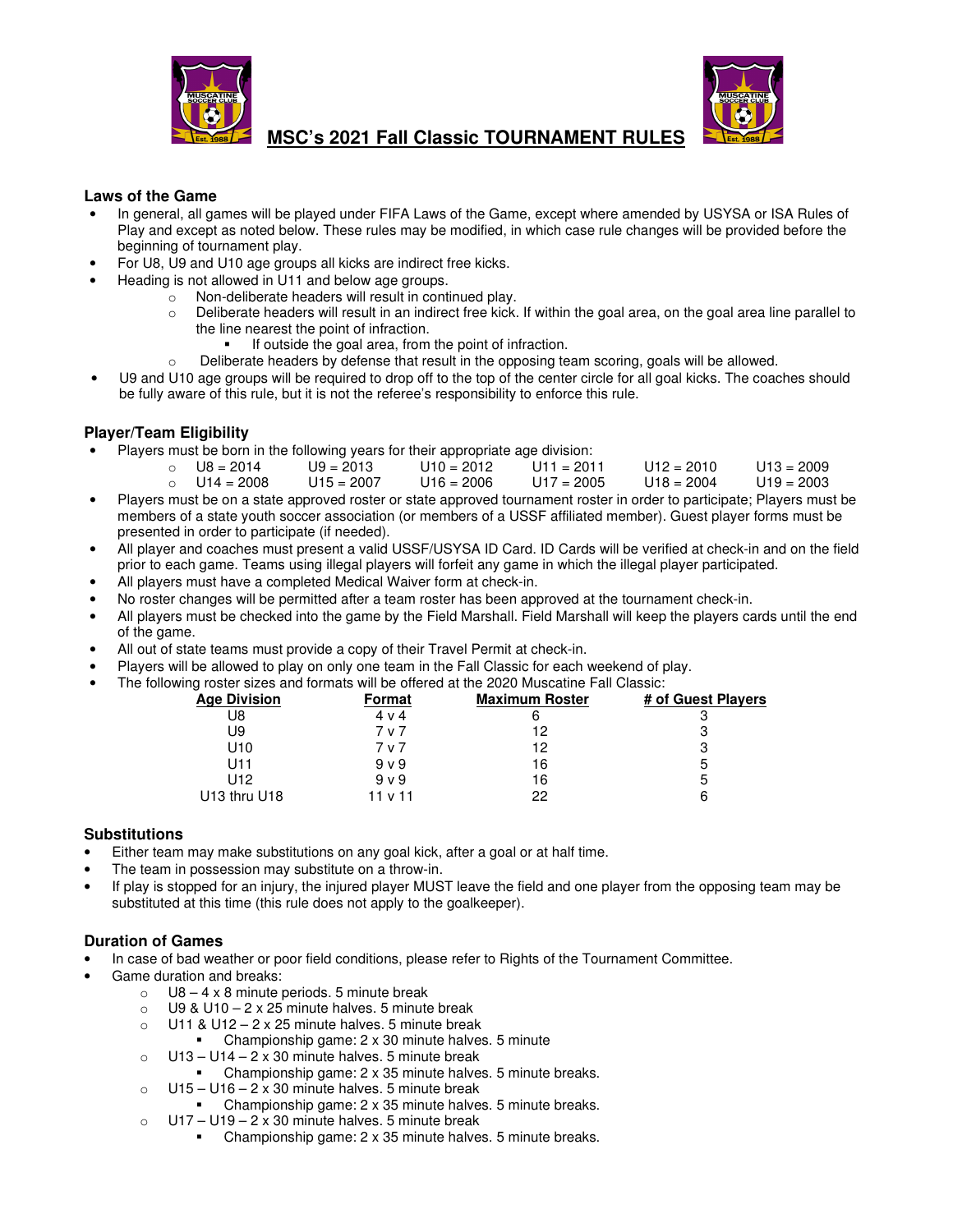

Tournament Director has the authority to make any adjustments to the schedule or game times to accommodate the event.

### **Equipment, Game Ball Sidelines**

- Each player on a team must have a unique number on the back of his/her jersey, excluding goalies.
- Each player must wear shin guards. Socks must be worn in a manner that completely covers the shin guards.
- The team listed first on the schedule will be considered the home team.
- In all games, the home team shall change jersey to avoid color conflicts.
- All player equipment is subject to referee approval.
- Shin guard keepers or medical tape will be allowed on player's socks as long as they are the same color as their sock.
- U8 through U12 games will use #4 balls; all others use a #5 ball. The home team will be responsible for supplying the game ball. If that ball is not acceptable to the Center Referee, a ball maybe accepted from another source.
- Teams will position themselves in the sidelines as indicated on the field map.
- Players with cast for medical purposes will be allowed to play as long as they are covered in sponge or soft material and not be dangerous to others.

#### **Scoring**

- Games in the preliminary rounds will be scored as follows:
	- o 3 points for a win
	- o 1 point for a tie
	- o 0 points for a loss.
	- $\circ$  1 point for a shutout to the winning team.
	- $\circ$  Some games are played to satisfy a 3 game minimum and do not count towards point advancement
	- $\circ$  A point will be deducted from a team's point total for every red card received for a player, coach or parent.
	- Group Winners will be determined by the following sequence:
		- o Points
			- o Head–to-head competition
			- o Fewest goals allowed
			- $\circ$  Goal differential for all games [goals scored minus goals allowed] with a maximum of a six (6) goal differential per game. Losing teams will receive a negative goal differential
			- o Coin toss

#### **Ties/Tiebreakers**

- Games that are tied at the end of regulation time will end as a tie in the preliminary rounds.
- In the event of a tie in the semi-final or championship games, teams will play up to two sudden victory, five minute overtime periods. If still tied after overtime play, kicks from the penalty mark will be taken as follows:
	- $\circ$  Each team will designate five (5) players to kick only players on the field at the end of the game may be selected
	- $\circ$  Teams will alternate kicks the first team to kick will be determined by the referee's coin flip
	- $\circ$  If the score remains tied after five (5) kicks, teams will alternate kicks one at a time until a winner is decided
	- o All eligible players (those on the field at end of regulation play) must kick before any eligible player can repeat
	- o Goalies may be changed after any shot.

#### **Failure to Show/Forfeits:**

- A minimum of four players constitutes a team for 7v7, five players for 9v9, and seven players for 11v11 games.
- Teams with fewer than the minimum number of players will be given a ten minute grace period beyond the scheduled kickoff time before the game is declared a forfeit.
- In the event of a forfeit, the score of the game shall be posted as a 3 to 0 game result (i.e.: 3 points, plus 1).
- Any team leaving the field of play before the conclusion of any game is disqualified from the tournament.
- The Tournament Directors shall make the final decision if the forfeit will be allowed. If not allowed, failure of any team to appear for a scheduled game will be reported to their appropriate state association.

#### **Red/Yellow Cards**

- Any player or coach receiving a red card will be asked to leave the field area for the remainder of the game and will **NOT** be allowed to play or coach in the next game. Two yellow cards in one game equal a red card. No substitution may be made for the player sent off during the match the red card was issued. A point will be deducted from team's point total for every red card received.
- Field Marshalls shall keep the ID Card(s) of anyone receiving a red card during a game and turn it to the Tournament Director. ID Cards will be returned to the coach of the team involved after the player or coach has served their one game suspension or at the end of the Classic Tournament.
- All red cards issued during the tournament will be recorded in the tournament records and also reported to the home state association for the team involved. The home state association and the home club/league have the responsibility for imposing additional sanctions if warranted.